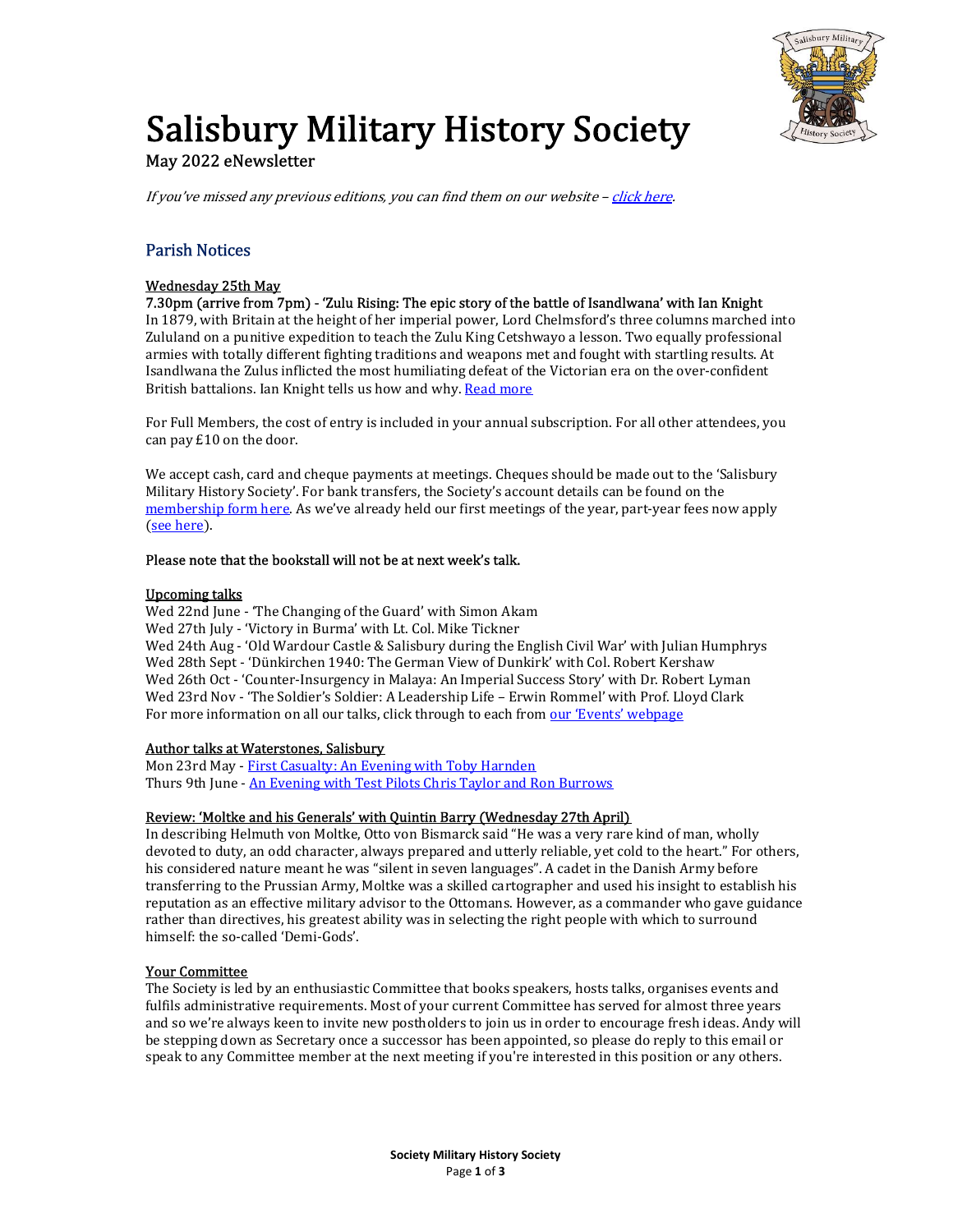# Military History News

#### Swiss Guards: A brief history of the pope's army

A 150-strong permanent Swiss Guard was first established to defend the Pope in 1506. Today, new recruits are sworn in on 6th May each year – the anniversary of when 147 Swiss Guards died protecting Pope Clement VII from the army of the Holy Roman Emperor. Over the last 40 years, in addition to their famous ceremonial duties, Swiss Guards' training has focused on enhanced training in unarmed combat and counterterrorism techniques. Read more

#### British Tank Crew Survived Being Stuck in No Man's Land for Three Days

At 4am on 22nd August 1917, the 9-man crew of the 'Fray Bentos' Mark IV tank rolled out into No Man's Land in support of the British 61<sup>st</sup> Division's advance around Ypres in the Battle of Passchendaele. Three hours later, the tank had rolled onto its side, with one crewman killed and most of the others injured by German fire. Having survived three days and two nights with no supplies and subjected to sniper fire from both sides, the crew decided to risk the long crawl back to their own lines. By the Armistice in 1918, the Fray Bentos crew were the most decorated of the war. Read more

## Kota Bharu: How Imperial Japan Conquered British Malaya in the Most Unlikely Way

As the now-infamous Japanese naval force approached Pearl Harbour on 8<sup>th</sup> December 1941, three cargo vessels were spotted from the coast of Kota Bharu, the British and Australian airbase in Northern Malaya. Unlikely the German Blitzkrieg witnessed in Western Europe, once ashore Japan's plans were low-tech: 5,000 troops commandeered bicycles from locals and pedalled south for the attack on Singapore. Read more

## Other articles

The Largest Armies in History

This Is the Deadliest Battle in World History

20 Wars Russia Has Fought Since 1917

Army posthumously promotes Charles Young to become first Black general officer in history

How the First Night Vision Scope Influenced the Outcome at Okinawa

De Havilland Mosquito: The Deadliest (Wooden) World War II Plane?

The 1983 Military Drill That Nearly Sparked Nuclear War With the Soviets

Why The RAH-66 Comanche Was Doomed From The Start

# Local events, online talks and podcasts

Click here to see a wealth of upcoming events in Salisbury and surrounding areas.

While online talks continue, we'll include them in our eNewsletters. Click on the links below for the next (and future) webinars from a range of organisations. Some of these talks may charge a small fee to join.

The Battlefields Trust

Next talk: 'The Western Rebellion, 1549' (Wednesday 18th May)

Institution of Royal Engineers

Next talk: 'Sapper service in Gibraltar in the 1971-73, A personal story' (Wednesday 18th May)